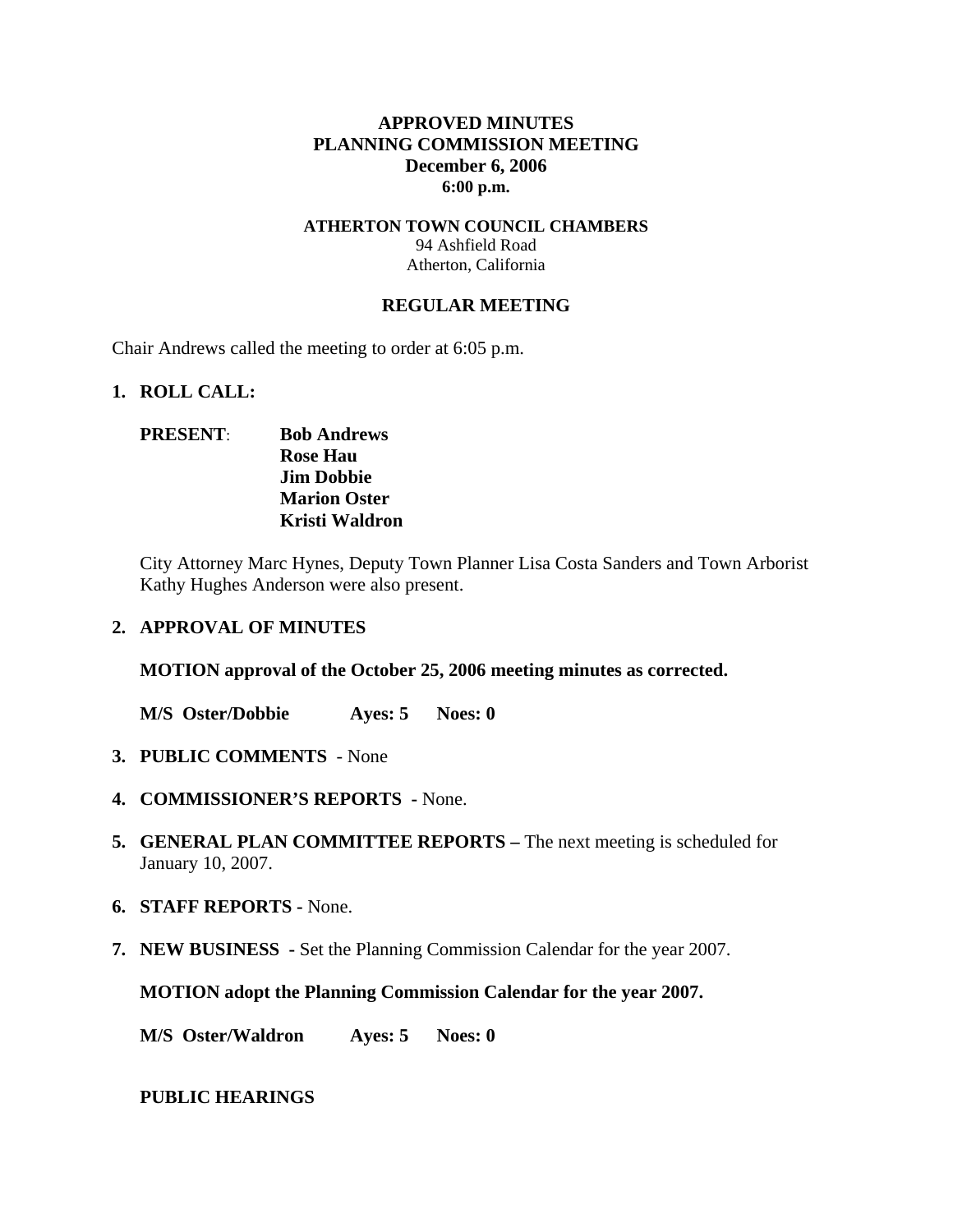**8. Heritage Tree Removal Permit – 35 McCormick –** Heritage Tree Removal Permit request to allow the removal of one heritage tree. Atherton Municipal Code Section 8.10.

Lisa Costa Sanders presented the staff reported and indicated staff support for the removal of one Cedar tree at 35 McCormick to accommodate the construction of a new pool house.

Kathy Hughes Anderson responded to Commissioners questions.

OPEN PUBLIC HEARING Steve Borlick, Architect, discussed the proposed sitting of the accessory structure.

CLOSE PUBLIC HEARING

**MOTION to approve the Heritage Tree Removal Permit to allow the removal of one heritage tree at 35 McCormick Lane based on the following finding and subject to the conditions of the Heritage Tree Removal Permit;** 

**M/S Oster/Waldron Ayes: 5 Noes: 0** 

### **Finding:**

- 1. The removal of the tree would not be contrary to the purpose and intent of the Atherton General Plan.
- **9. Major Alteration Permit 51 Laburnam** Major Alteration Permit request to allow the relocation of two historical urns from the property at 51 Laburnam Road to 224 Park Lane in Atherton. Atherton Municipal Code Section 8.14.090(B).

Chair Andrews recused himself from consideration on the item due to his proximity with the subject site.

Commission Oster recused herself from consideration on the item.

Lisa Costa Sanders presented the staff reported and reviewed the key points of the Ordinance. She stated that the Ordinance allows property owners to request a Major Alteration Permit to allow relocation of artifacts within Town. Ms. Costa Sanders reviewed the recommended conditions of approval and noted that the lamppost will remain on site. She indicated staff support for the request as it is consistent with the purpose and intent of the Ordinance.

### OPEN PUBLIC HEARING

Marion Oster, Flood Circle, expressed concern with moving the artifact as it would lose its historic reference. She stated that the artifact is a part of the Lindenwood history.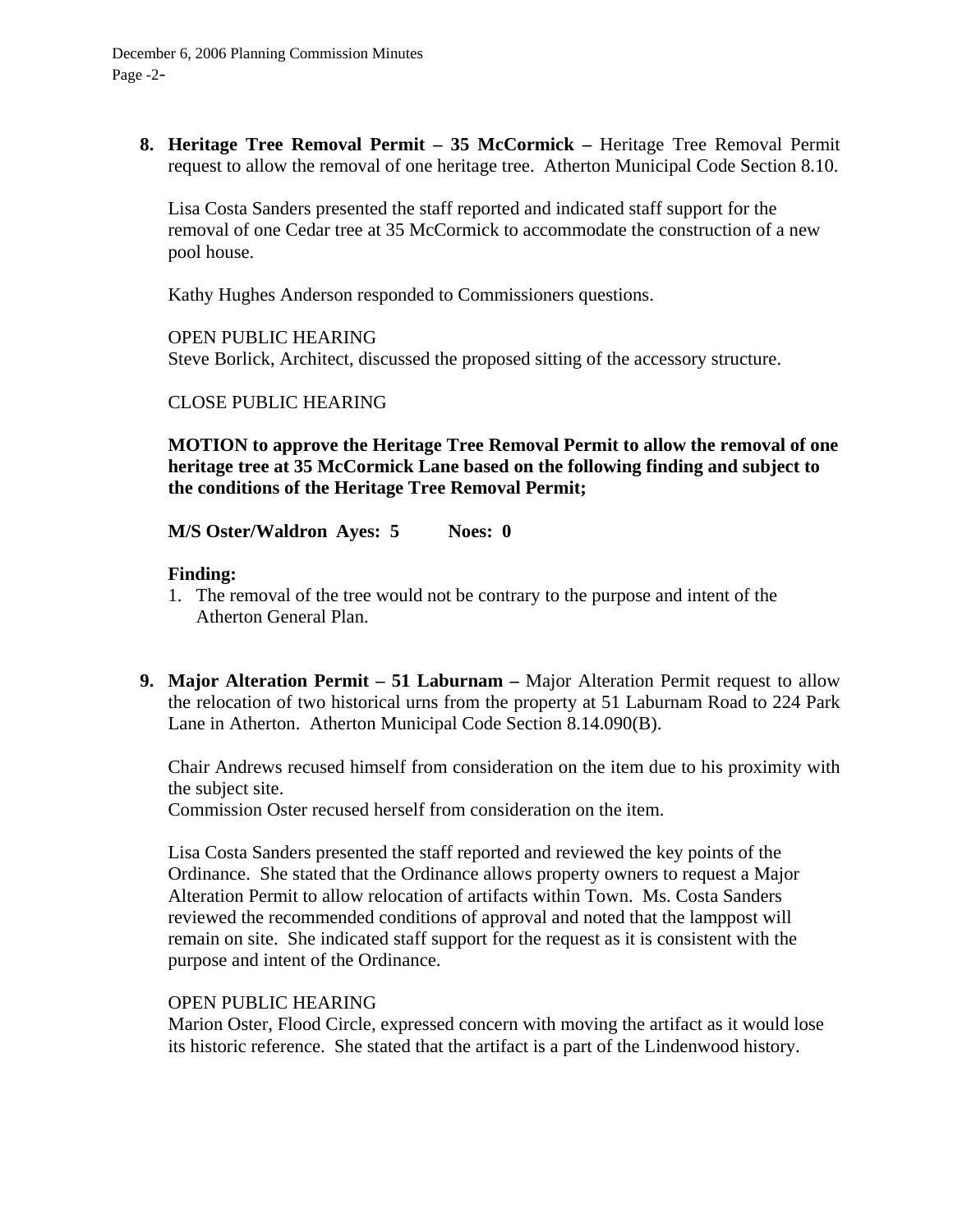Bob Andrews, James, stated that the artifacts within Lindenwood define its history. He stated that removing the artifacts take them out of context and distracts from the purpose of the Ordinance. Mr. Andrews stated that the collection of artifacts add to the character of Lindenwood.

Betsy Colby, Linden, urged the Commission to keep artifacts in Lindenwood.

George Sheehan, Flood Circle, stated that Lindenwood was identified as a special historic place in the Ordinance. He stated that losing the collection or artifact or one artifact would be a great loss.

Ron Peyton, Flood Circle, stated that he has two artifacts on his property and is supportive of keeping artifacts on-site. He stated that the Commission should not allow artifacts to move to another property.

Melinda Tevis, Tallwood Court, stated that artifacts should remain in place to keep them in context.

Suzanne Legallet, Selby, stated that we need to keep our heritage and history in Atherton were is was located.

Pat Dobbie, James, stated that once an artifact is moved, it is gone. She stated that we should leave history in place and would like all artifacts in Lindenwood to stay in place.

Randy Lamb, applicant, stated that he values the artifacts and would like to continue to preserve them. He stated that his request to relocate in Town meets the objectives of the Ordinance as it was approved by the Council.

Frank Sebastian, Lilac, stated that artifacts should remain in place and the Ordinance should be strengthened.

Darlene Sheehan, Flood Circle, stated that the urns were previously quite visible from the street.

Barb Peyton, Flood Circle, stated that the urns were in good shape and restored in 1994 and that Lindenwood history should not be moved.

Alicia Seebold, James Avenue, stated that the Lindenwood Association supports keeping artifacts in place.

### CLOSE PUBLIC COMMENT

Commissioner Waldron asked City Attorney Hynes if the Commission has any discretion to deny a permit to remove property in light of the ordinance's provisions in section 8.14.070 which recognizes relocation of an object to another property within the Town. City Attorney Hynes advised that the Commissions' discretion was limited by the